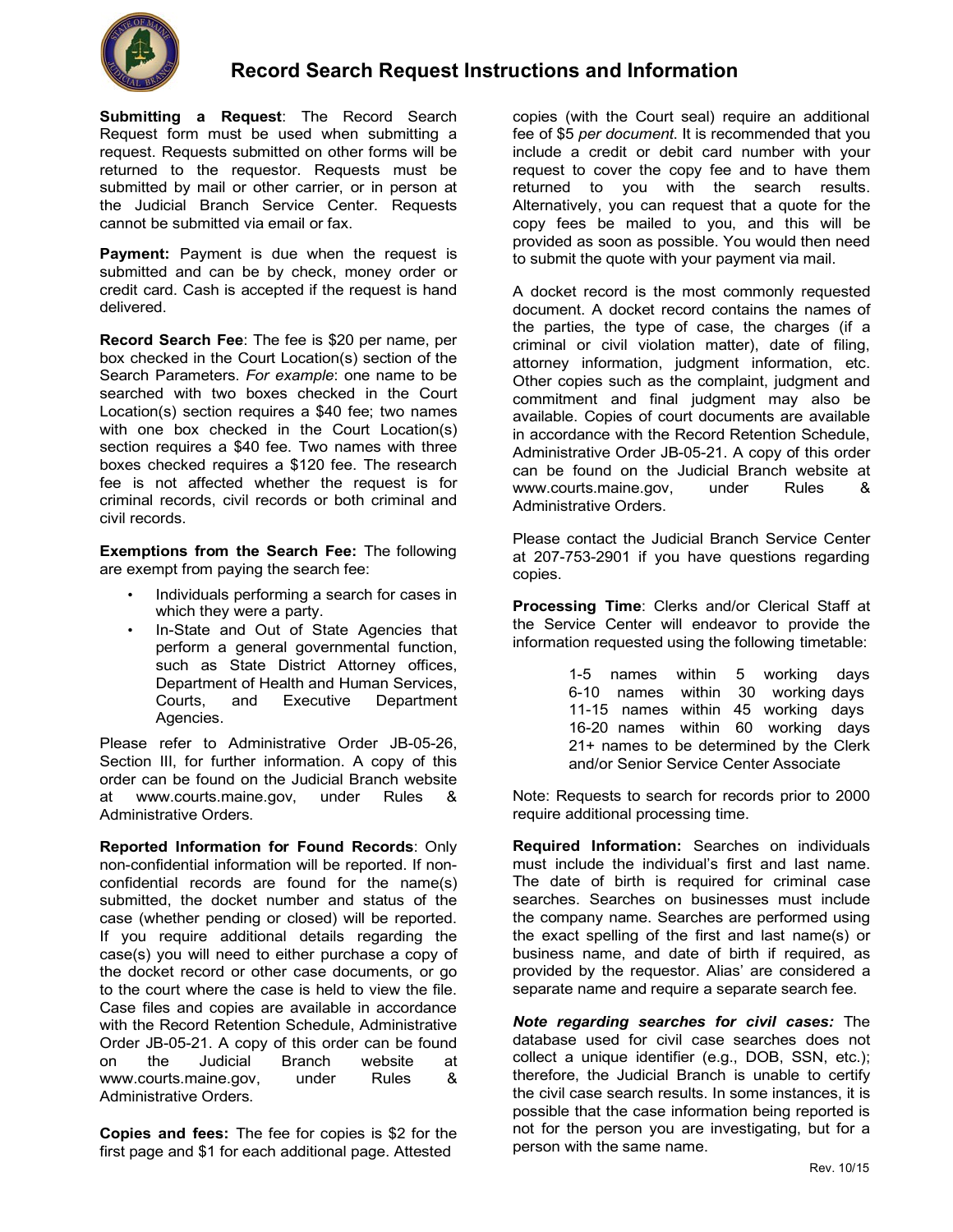# *MAINE STATE COURTS – REQUEST FOR RECORD SEARCH*

| Requestor:                | Date:             |
|---------------------------|-------------------|
|                           |                   |
| Street Address or PO Box: | City, State, Zip: |
|                           |                   |
|                           |                   |
|                           |                   |
| Phone #:                  | E-mail:           |
|                           |                   |
|                           |                   |
|                           |                   |

*Phone number and e-mail address are required in the event there is the need to contact you. Record information cannot be provided via phone or mail.*

□ I am requesting a record search for cases in which I was a party. The results from this request are being sent to me at my current mailing address.

*Please note: If you are requesting a record search for a case or cases in which you were a party (either the plaintiff or defendant), you are exempt from the record search fee. However, if you would like to purchase a copy of the docket record(s) or copies of any of the documents in the case file, the fee for copies applies*.

### *Payment:*

Unless you are exempt from paying the research fee, include a \$20 record check fee per name AND per box checked in the Court Location(s) section of Search Parameters (see page 2). Please note effectively immediately a 2.39% convenience fee will be assessed on all credit card payments.

For example: one name to be searched with two boxes checked in the Court Location(s) section requires a \$40 fee; one name and one alias with one box checked in the Court Location(s) section requires a \$40 fee

| _Method of Payment Enclosed: או Check אo Money Order Credit Card: אן Visa שׁ Master Card שׁ Discover Amount:_ |  |             |      |        |                                  |
|---------------------------------------------------------------------------------------------------------------|--|-------------|------|--------|----------------------------------|
| Card Number:                                                                                                  |  | Expiration: | CVV: |        | (3-4 digit code on back of card) |
| Name on Card:                                                                                                 |  | Signature:  |      |        |                                  |
| <sup>∣</sup> Billing Address:                                                                                 |  | Citv:       |      | State: | Zip:                             |

Please make check or money order out to: Treasurer, State of Maine

#### *Copies:*

For all non-confidential records found: ☐ Charge the above credit card for the cost to purchase ☐ *unattested* copies ☐ *attested* copies as indicated below. ☐ Send me a quote for the cost to purchase ☐ *unattested* copies ☐ *attested* copies as indicated below. □Docket record □ Complaint □Judgment and commitment □Other

*Copy fees: \$2 for the first page, \$1 for each additional page. Attestation fee: \$5 per document.*

*A \$5 postage and handling fee will also be applied, if necessary.*

#### **Mail the completed form and a self-addressed stamped envelope\* to:**

Judicial Branch Service Center, PO Box 266, Lewiston, ME 04243

## *For FedEx or UPS:*

250 Goddard Road, Lewiston, ME 04240

*\*If you are purchasing copies and the SASE is not adequate for the number of pages, it will be returned to you and a \$5.00 handling fee applied.*

| <b>FOR COURT USE</b>                                                       |  |                                             |                                      |
|----------------------------------------------------------------------------|--|---------------------------------------------|--------------------------------------|
| Payment Method: □ Check or Money Order                                     |  |                                             | □ Credit Card Total charged to card: |
| Quantity record search fee:                                                |  | Quantity attestation fee: <u>containing</u> |                                      |
| Quantity first page copy:                                                  |  |                                             | Quantity subsequent page copy:       |
| $\Box$ \$5.00 handling fee applied (Clerk to add to subsequent pages fee.) |  |                                             |                                      |